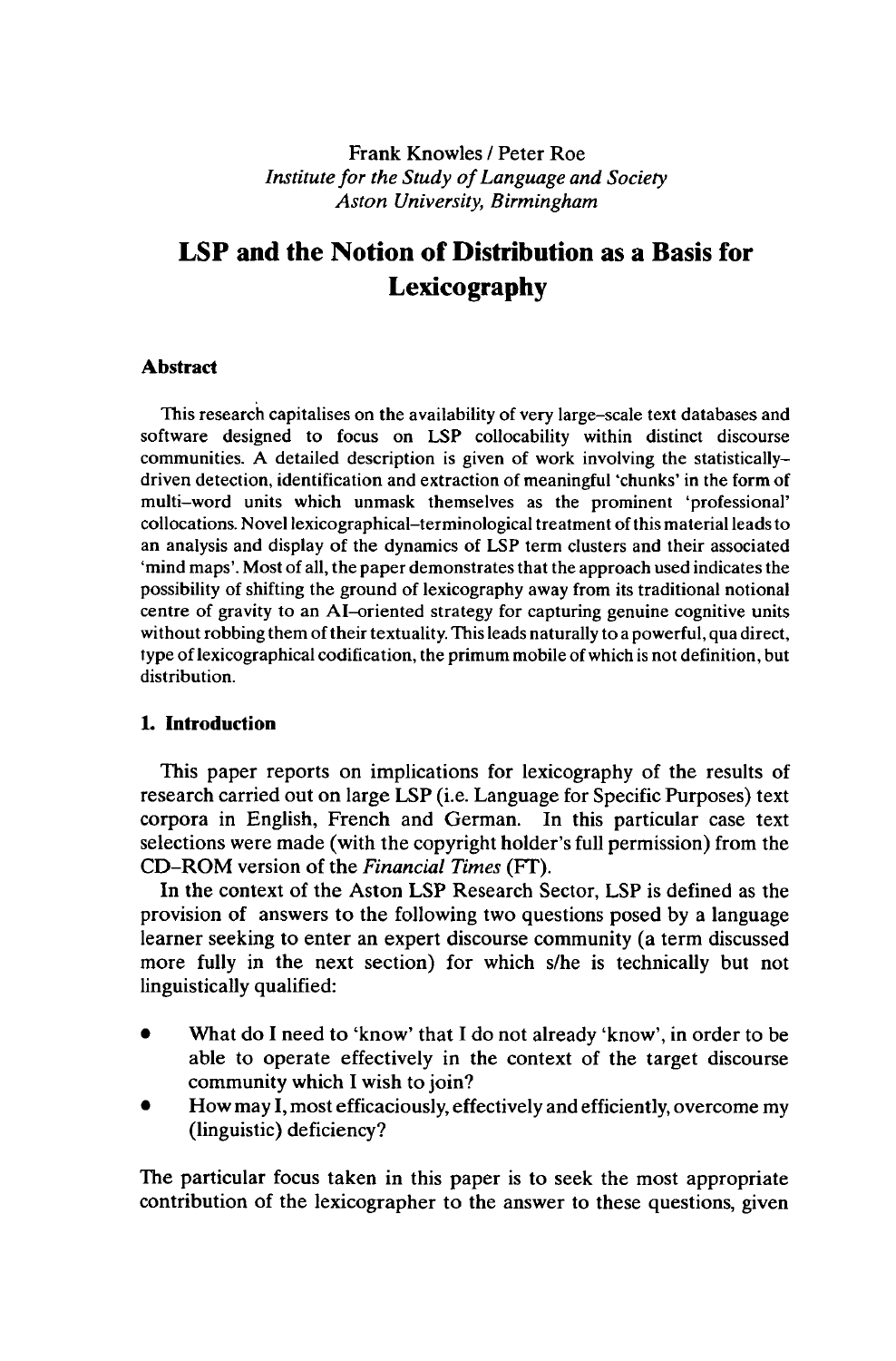contemporary insights into the nature of language and the current advances in our ability to explore and interrogate large corpora of authentic text. Such LSPinvestigations (confined, in our case, to written text at this stage) can be classed on a focal cline ranging from the extremely narrow (e.g. Seaspeak<sup>1</sup>) to the extremely broad (e.g. the English novel). On this cline the language of the various domains of the FT ranges from narrow to mid-focus. For those who pursue this line of research, meaning and value are seen as properties of a discourse community negotiating its proper outcomes (Swales<sup>2</sup>; Johns<sup>3</sup>). Thus these meanings/values seek vehicles for their expression and find 'best fits' in shared linguistic experience ofother discourse communities. This view contrasts sharply with meaning seen as a pre-determined property of lexis. One conventional approach is the 'fractionating' of lexical items into their world of possible 'meanings' (Bolinger<sup>4</sup>). The less conventional stance adopted here is to conceive of 'meanings' as peculiar to the contextin which they arise. Such 'meanings' then innovatively attach themselves to convenient extant lexical items or they realise themselves in neologisms. Thus, whereas the world of the lexicon is relatively stable, the world of meanings is inherently unstable. The mapping of new meanings onto old lexis is inexact and has a considerable aleatory dimension.

The approach taken by this research is not to tread the path of notional definition and categorisation but rather to determine what (relatively arbitrary) decisions a particular discourse community makes and how it 'valorises' the concrete choices which flow from such decisions. All we can be sure of are the lexical selections actually made and their distribution. The rest — that is, the traditional work of lexicographers — must contain an element of guesswork, admittedly often seemingly inspired guesswork as they seek to establish equivalences which at best can only be partial and at worst highly misleading and even dangerous. However, it is only the advent of available and affordable technology, coupled with copious sources of rich data, that enables us to make statistically significant statements of a more objective nature.

Software routines especially constructed for this type of macro-corpus analysis, but not relying on any type of lemmatisation or tagging, are able to analysis, but not relying on any type of lemmatisation or tagging, are able to<br>identify and extract — with considerable rapidity and flexibility because of identify and extract — with considerable rapidity and flexibility because of<br>an ability to hold millions of running text words in a dynamic index — the essential phraseology and terminology of this global discourse domain, potentially cascading it into appropriate bins representing authentic sub-domains. The actual meaningful 'chunks'<sup>5</sup> identified in this way are clustered and hence made amenable to lexicographical-cumterminographical treatment. These chunks  $-$  either single or multiple orthographic words, flush or discontinuous  $-$  may label fully-fledged 'professional' cognitive units, everyday cognitive units, fixed, stable or variable collocations of either a universal or domain-specific nature. Frequency tabulation provides a strong initial basis for classifying them one way or another.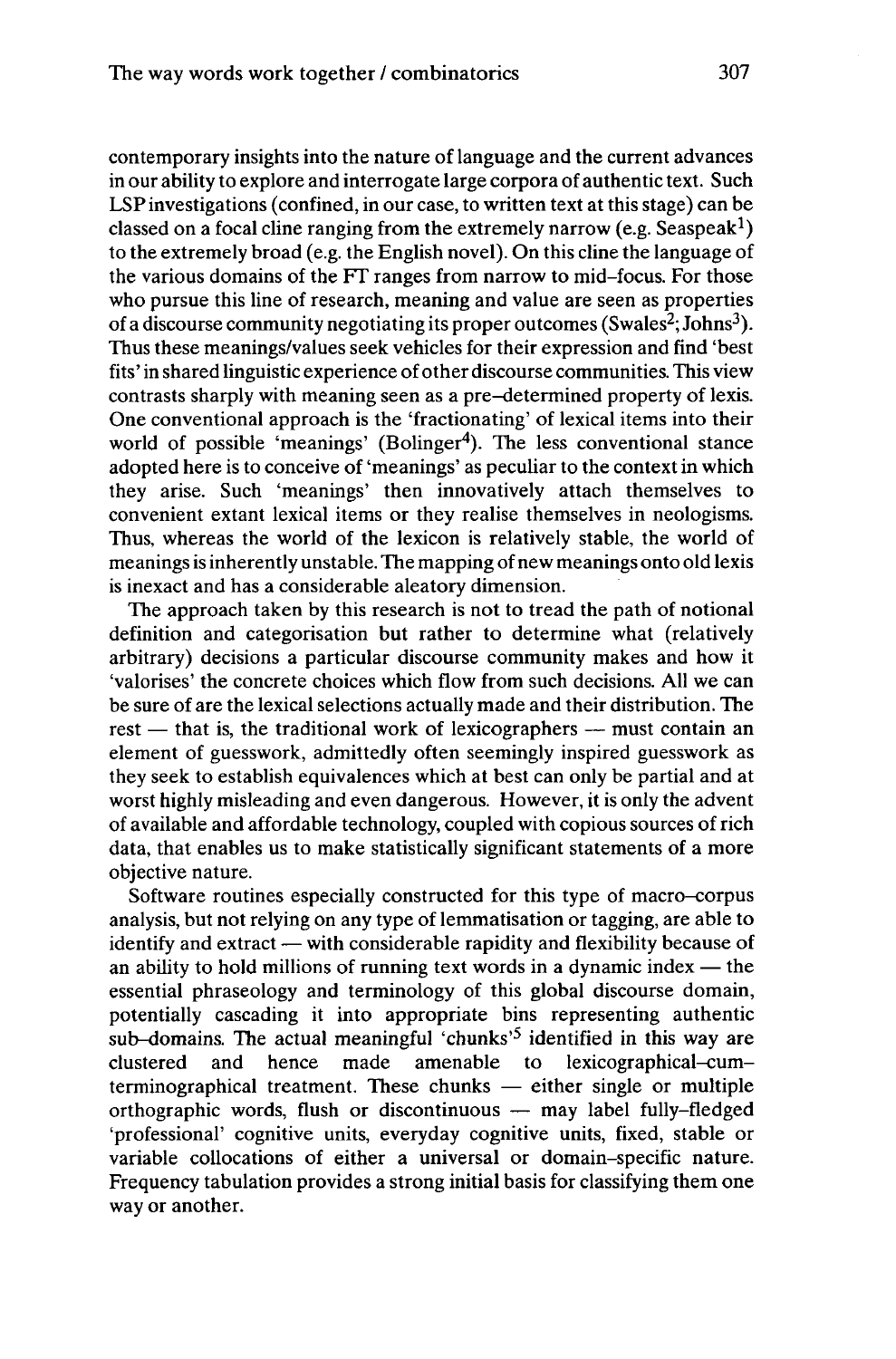A natural consequence of the ability to identify the textual labels corresponding to cognitive units constituting the 'business' of a community is the emergence of the possibility and desirability of quasi-lexicographic definition, based on an AI-oriented strategy, which does not rely on any<br>notional basis but proceeds operationally  $-$  just as text itself does  $-$  to<br>involve a proceed to proceed the strategy of the SI in intervals. invoke or excite appropriate cognitive structures in readers' minds. This is a type of definition by distribution, notably by co-locational and collocational dynamics. It produces dynamic definitions which are not robbed of their textuality but which are progressively modulated by their environment. Normally, lexicographers provide only 'final', not developing, definitions. Above all, the approach discussed here deals with genuine cognitive units, not with abstractions or fusions of them. In this way a vital bridge is created between static, extra-textual dictionary (sub)-senses and dynamic textual meaning(s). It follows from the above that considerable scope also exists for the automatic disambiguation of homographs and of sub-senses within a lexeme.

What is of particular interest to this Congress is the claim that the approach used in the research described indicates the possibility of shifting the ground of lexicography away from its traditional notional centre of gravity to an AI-oriented strategy for capturing genuine cognitive units without robbing them of their textuality. This leads naturally to a powerful, qua direct, type of lexicographical codification, the primum mobile ofwhich is not definition, but distribution. The next section now takes a closer look at two theoretical notions underlying this position.

### **2. Theoretical foundations**

The starting point for the first of these is that of a writer faced with the task of putting thoughts into words as a communicative act in the context of a highly specialised Discourse Community. During the years of the First World War Wittgenstein made a significant contribution to contemporary philosophy in a series of observations, or "remarks", which came to be known as the *Tractatus Logico-Philosophicus.<sup>6</sup>* He thus faced the universal task of the writer of mapping the conceptual framework of those thoughts onto a chosen subset of elements in the lexical set of a language (in this case German), with all the morphosyntactic possibilities and constraints entailed by such choices. The verbal realisation of the elements of the conceptual framework themselves was clearly constrained by the number of convenient pre-existing lexical entities. The lengths to which Wittgenstein had to go to negotiate the semantic value of the items selected is ample evidence of the imperfect nature of the match between the value of the philosophical construct and the pre-existing meaning potential of the lexeme chosen to carry it. The intrinsic difficulty involved in such linguistic choices is apparent from various of his remarks such as: "Der Sachverhalt ist eine Verbindung von Gegenständen (Sachen, Dingen)." This raises a number of interesting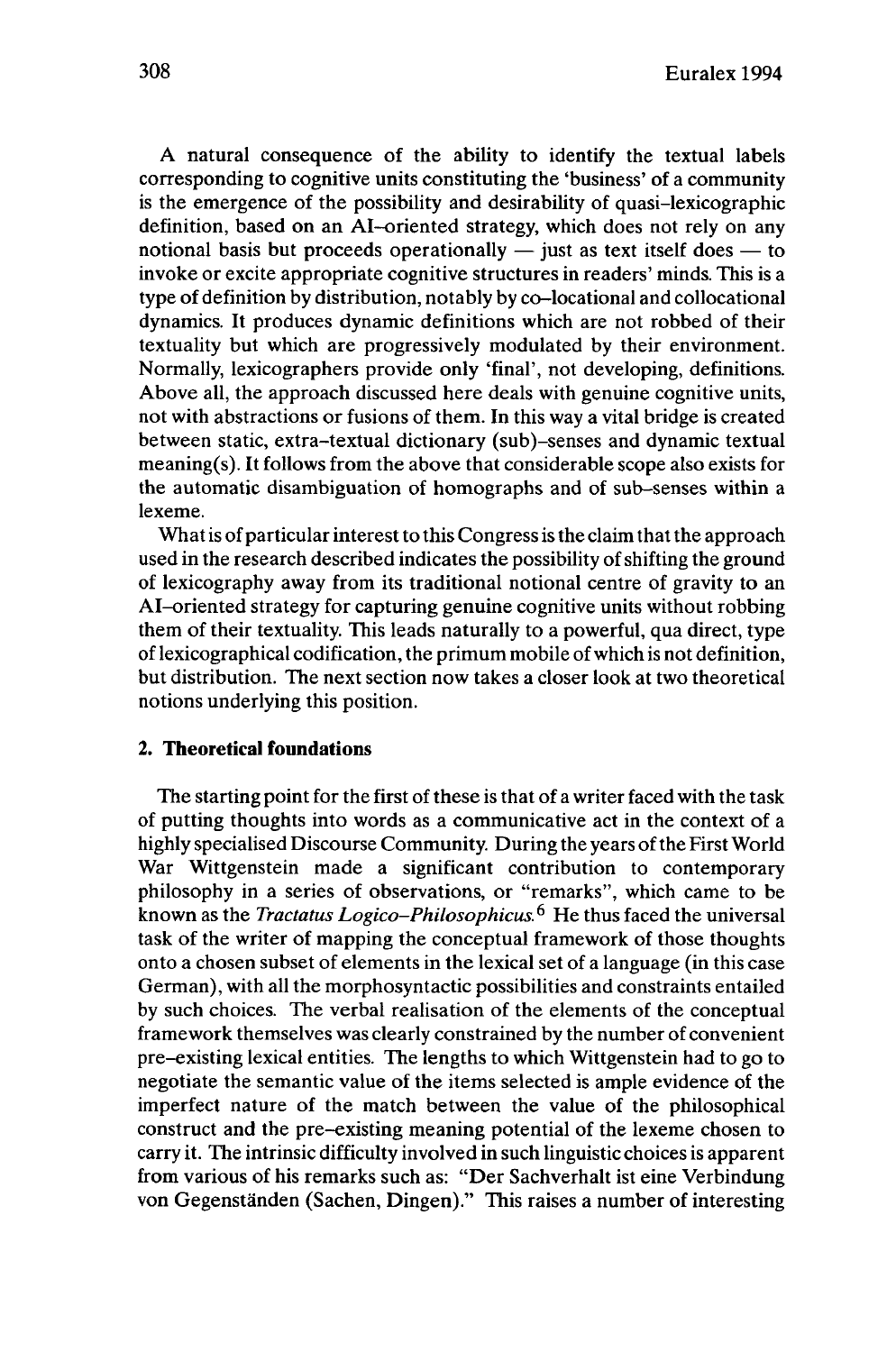questions, e.g.

- Do the defining remarks applied explicitly to "Ding" apply equally well implicitly to "Sache" and "Gegenstand"?
- Is the "SACH-" in "Sachen" intended to be congruent with the "SACH-" in "SACHverhalt" and "TatSACHe" (and later "SACHlage")? We here adopt the convention of representing the formal concept (the exprimendum), as defined, by the notation "SACH".

Now although Wittgenstein himself goes into some detail concerning linguistic ambiguities and tautology in "everyday language" ("Umgangssprache"), this paper is not intended as a contribution to his philosophy. It takes him rather as a particularly interesting example of a writer who was acutely aware of the limitations of language, but was nonetheless ultimately bound by the walls of the prison-house of language. It is this prison-house that this paper will continue to explore. The selection of Bild to represent BILD brought with it a host of options and contraints peculiar to the German language and not mirrored in any other language. Attention is drawn to the following:

- Concepts ('exprimenda') seeking a lexeme to give them flesh may have to select from a number of contending candidates.
- The word chosen to be the vehicle for WORD will come with a (from the writer's point of view, arbitrary) set of pre-established morphological combinations (types and compounds) in which the conventionalsenses may not all overlap with WORD. (NB Thisis quite apart from the many senses for "word" listed under a particular dictionary entry.)
- Thus, where WORD is realised by "word", "-word-" fused with a common tied morpheme may no longer carry the value of WORD, unless this is first explicitly negotiated with interlocutors.
- Thus the adjective "word" (bearing the meaning WORD), plus "-ly", may yield an adverb unrelated to WORD.

Put another way, individual members of the set of permitted variants of "do" may each contain one or more "DO"s not found in any of the other members.

The second theoretical notion, to which reference has already been made above, is that of "Discourse Community" discussed at length in Swales  $(1990)$ .<sup>7</sup> For him a Discourse Community is a body of people united by a common purpose, pursuing its business through its established mechanisms, generating thereby a discourse proper to its nature, constitutions, membership, values and intended outcomes, which will manifest itself in a variety of linguistic genres. Now in any mature, dynamic community these parameters will change with time and progress, and such changes will be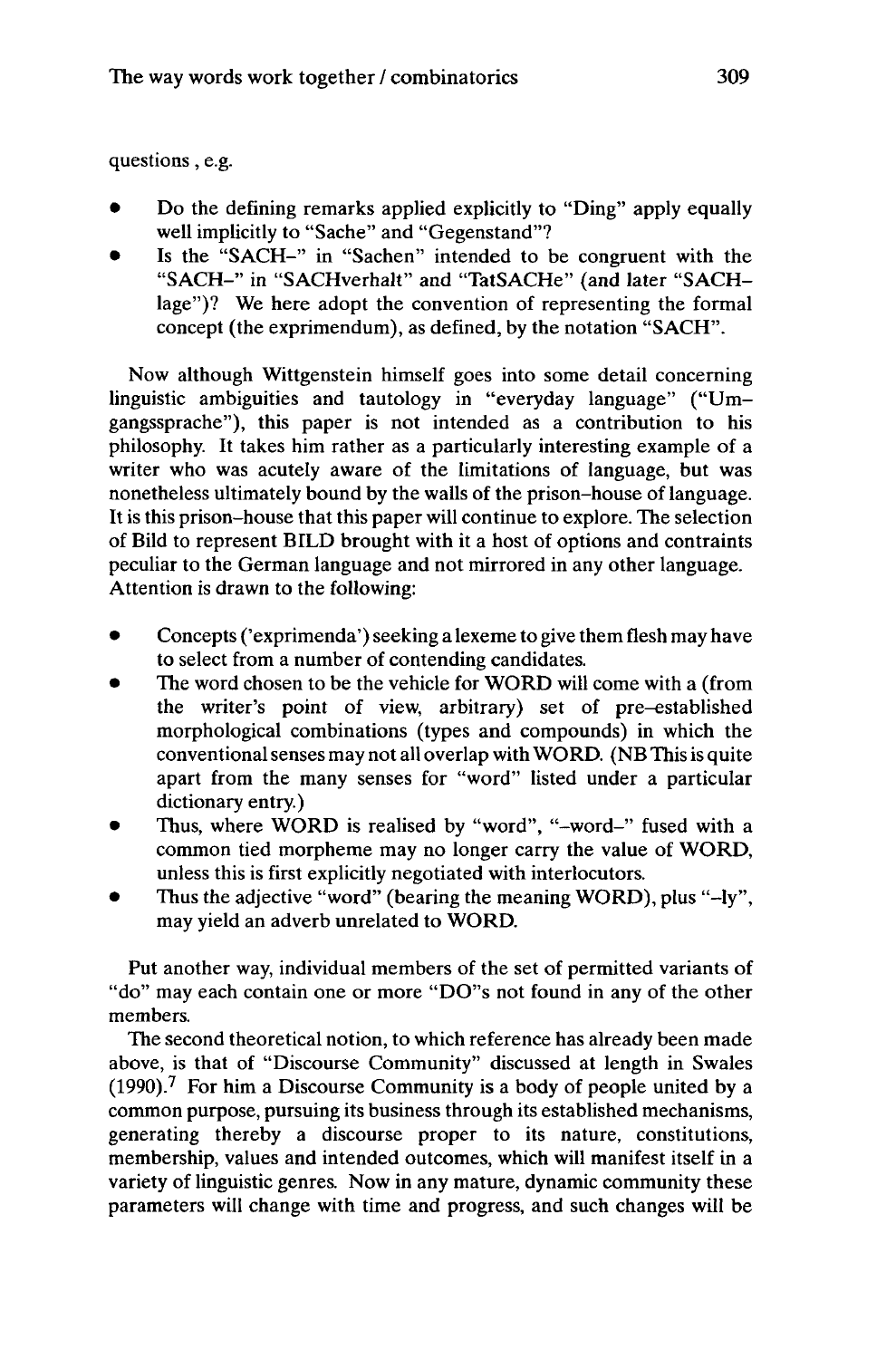reflected in the discourse. The *Tractatus* is an exponent of one such genre, and a living witness to attempts to adapt language to the changing views and values of the Discourse Community. It is a chain of struggles to obtain a best fit and to negotiate the new WORD/word value-bondings demanded by those changes. It is the contention of this paper that the major WORD/word realignments are enacted, always at leastimperceptibly, often very visibly, in every Discourse Community, including those whose members only communicate across distances. Furthermore, it is contended that these adjustments to the discourse tend to operate, initially at least, possibly permanently, at the level of the type, as well as at the level of the 'chunk'. Thus a type containing "-word-" may be found to realise "WORD", whereas the headword "Word" does not. Types (and 'chunks') thus lead a life of semantic independence.

By way of illustrative example, John Sinclair has pointed out<sup>8</sup> to us that the COBUILD corpus exhibits a strong tendency for the word "torrent" to relate to noise, commonly verbal, commonly abusive, whereas "torrential" relates almost exclusively to water. His suggestion that the modern reader might, on encountering "a torrent of water" view it as a creative metaphor derived from "a torrent of abuse", no longer sounds so far-fetched.

### **3. Conclusion**

When selecting a word to serve as a vehicle for WORD, the Discourse Community member does not seek a match by reference to the semantic range of a headword, but independently in the fields of the particular morphological variants. Semantic development takes place at the level of morphological variants. Semantic development takes place at the level of<br>type, and may or not spread to the lemma represented — almost in splendid type, and may or not spread to the lemma represented — almost in splendid<br>isolation — by the headword. It is further considered that WORD-values are in constant flux, that WORD-word bondings are slow to gel, and that nonce-bondings, illucidated and disambiguated by context and explicit definition sufficiently for the purposes of the business of the Discourse Community, are omnipresent. This is why dictionaries are inevitably out of date as soon as they are published. New lexicographic and publishing solutions are needed to overcome this problem, as well as the problem of the type freeing itself from the lemma's umbilical cord.

# **4. Illustrative and supporting data**

Concrete evidence to support and illustrate the above theoretical position was sought in a well-defined corpus of written English, namely the *Financial Times* for the year 1992. This is considered an adequate compromise between a general English corpus such as COBUILD, which would call for extremely large samples of language, and very narrow corpora such as a professional journal, which might throw up highly idiosyncratic data. Selections were made from this corpus of 25 million words, as follows: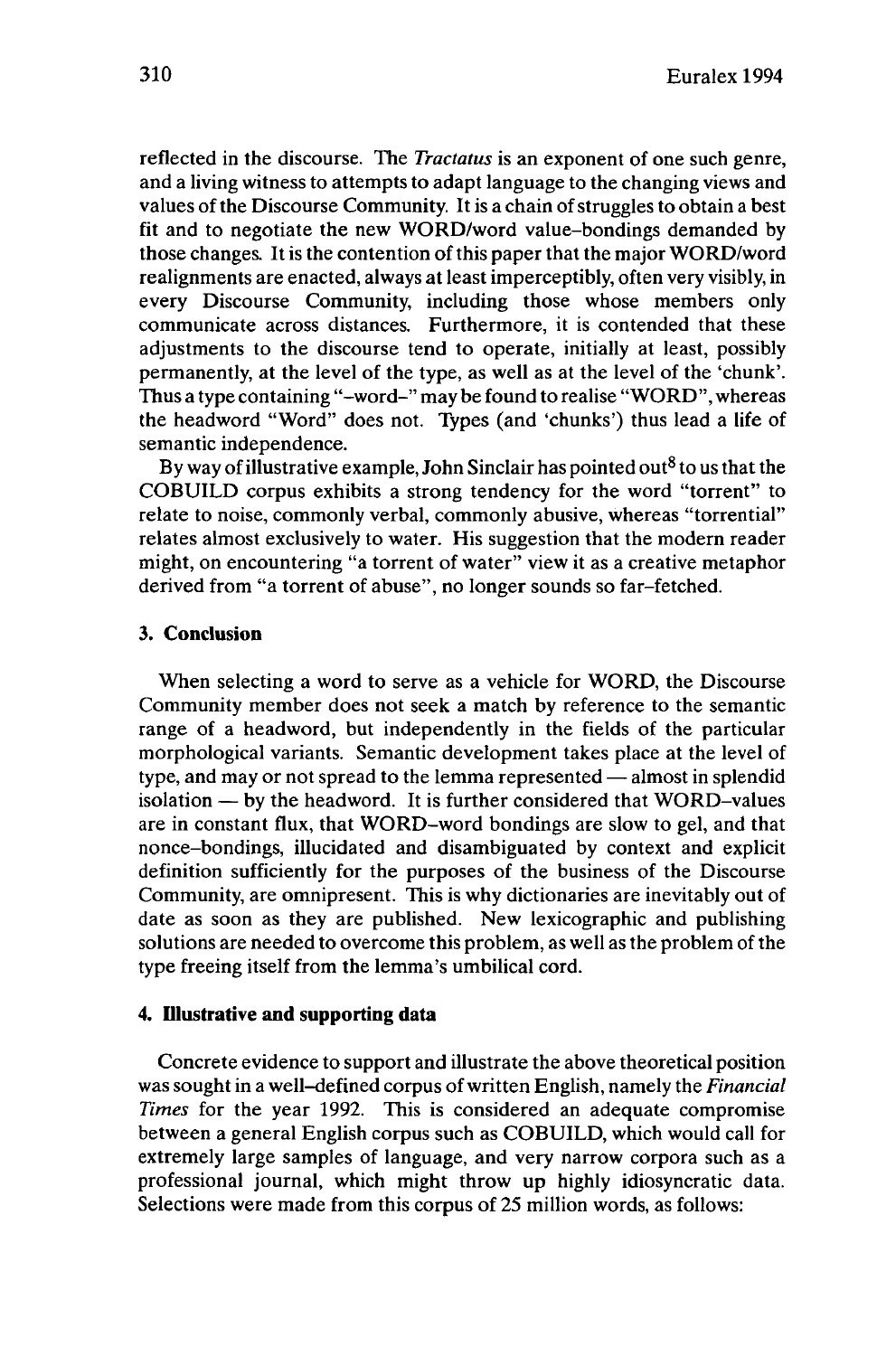- one full day from each month of the year, taking each day Monday to Saturday twice, total 996,000 tokens (Corpus A);
- the full annual coverage of a number of specific financial sectors (e.g. the bonds market, stock market reports etc., totalling over six million tokens (Corpus B).

Searches were made using two different platforms, UNIX-based routines developed by us in Aston and operating on a Sun workstation (details are available in Roe (1994)<sup>9</sup>) and ATA, the Aston Text Analyser currently being developed with our industrial partner MS Technology A/S Copenhagen. This constitutes a new set of procedures capable of handling large files. These generate a database by means of which large concordance listings (in excess of 2000 lines) can be generated in no more than a few seconds, and right or left ordered in well under a second. Apart from conventional frequency lists, concordances and substring searches, the *-31+3* windows were found to be particularly insightful. These are illustrated below. The lemma "sure" and its supposed type "surely" were investigated to determine whether "surely" =  $SURE+ly$ . A search of Corpus A revealed the data shown in Figure 1. Figure 2 shows all contexts for "surely". As can be readily seen, "surely" cannot contain the sememe SURE as evinced in "sure +that/whether". One must therefore posit a new sememe SURELY. And returning to our primum mobile of the two learner questions, one must now ask how the lexicographer can best make this particular knowledge available. The gloss under the type "surely" in Chambers  $(1993)$ :<sup>10</sup> "as it would seem (often *ironic)"* would appear to offer little insight.

The question of whether a plural form must share a sememe with the singular has been raised before, e.g. as long ago as 1973 by ERA  $56$ ,<sup>11</sup> who went so far as to claim: "La confusion du singulier et du pluriel sous la même forme canonique est néfaste du point de vue statistique." ( op. cit. p. 21). Their sample corpus was howeversmall, and their methods necessarily more laborious than need be the case today. Corpus A yields the data shown in Figure 3 for "future" and "futures". At first glance it appears that there is a measure of overlap between the two in the case of "gilt future(s)". Closer examination, however, shows that the 16 examples of "gilt future" can be accounted for by a fixed phrase "Liffe long gilt future" used as a heading, or variants of that phrase. But little casuistry is required to show that  $FUTURE \neq FUTURES$ .

The argument can now be considerably extended by a consideration of a single lemma headword which has spawned many types and combinations, namely "employ". In Corpus A this occurs as shown in Figure 4.

These types and combinations of *-employ-* are seen as types generated by the language system, available as potential vehicles generated by the 'business' and values of Discourse Communities, selected on a 'best fit' basis measured in terms ofvalues already associated with the components, and the assumption that context and common sense will clarify what new value is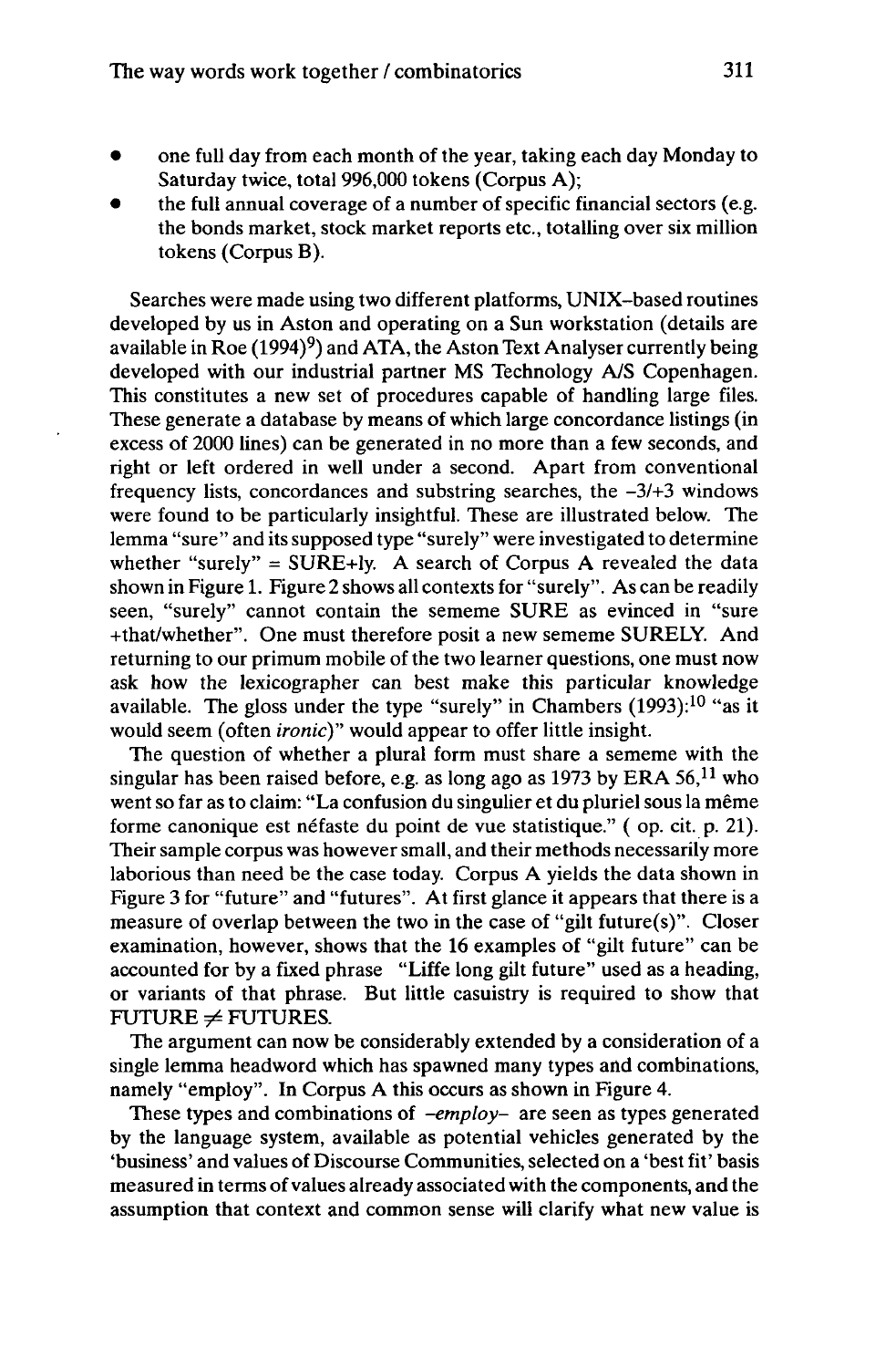intended by the use of an old shell (cf. Eliot's "husk of meaning"). But that best fit may be nevertheless a long conceptual jump, and the process may be repeated within the community any number of times. Thus the underlying concepts *UNEMPLOYMENT* and *EMPLOYER* may be quite distinct to expert members of the community. And the same may apply even to *EMPLOYER* and *EMPLOYERS,* as in the ERA 56 argument, and also suggested by the *unions/employers* juxtaposition in Figure 4. For further evidence one need only consider that these types need not, and often do not, share a morpheme when translated into other languages.

Finally we turn to Corpus B for an example of the characteristic chunkings which typify the language of specialist communities. The Government Bonds section of Corpus B covers 222 articles, 137,058 tokens, 5,318 types and 2,035 hapax legomena. The type *benchmark* occurs a total of 487 times. The profile for *benchmark* is shown in Figure 5. Most of these data can be reduced to the narrow set of options shown in Figure 6.

*Benchmark* can be seen to function here exclusively as a modifier, not as a noun. Language usage at morphosyntactic level in specialised communities can thus be shown to be just as idiosyncratic as at word level. How does one initiate the neophyte into this linguistic culture? And what role does the lexicographer have to play at this level?

#### **5. Discussion and implications**

The preceding material has demonstrated that some serious implications for lexicographical practice (as well as theory) emerge from the phenomena dwelt on. How does the above approach to lexical dynamics fit in with what is known and felt about dictionaries? It is firstly contended that the recent plea made by Knowles<sup>12</sup> is reinforced even further by the powerful and attractive functionality ofinnovative "dictionary software" such as ATA and analogous products.

One frequently encountered objection to dictionaries is that they are always (well) out-of-date by the time they are published. This claim normally focuses on the lack of current, up-to-the-minute neologisms in dictionaries but it also has validity with respect to allegedly 'static' definitions and 'frozen' collocational dynamics. Genuine argument has not really been possible hitherto because of difficulties in providing water-tight 'proof. However, the position is now different: a genuinely up-to-the-minute generator corpus allied to a comprehensive and efficient delivery system can indeed provide 'chapter and verse' about such matters, as well as rendering complaints of the above sort null and void!

Another substantive  $-$  hitherto one might even have said intractable  $$ problem is neutralised. Traditional dictionaries never could and cannot even now give any undertakings at all that a 'complete' list of sememes has been treated on a literally exhaustive basis. Computer-implemented lexical databases (LDB's) can, however, present for inspection arbitrarily large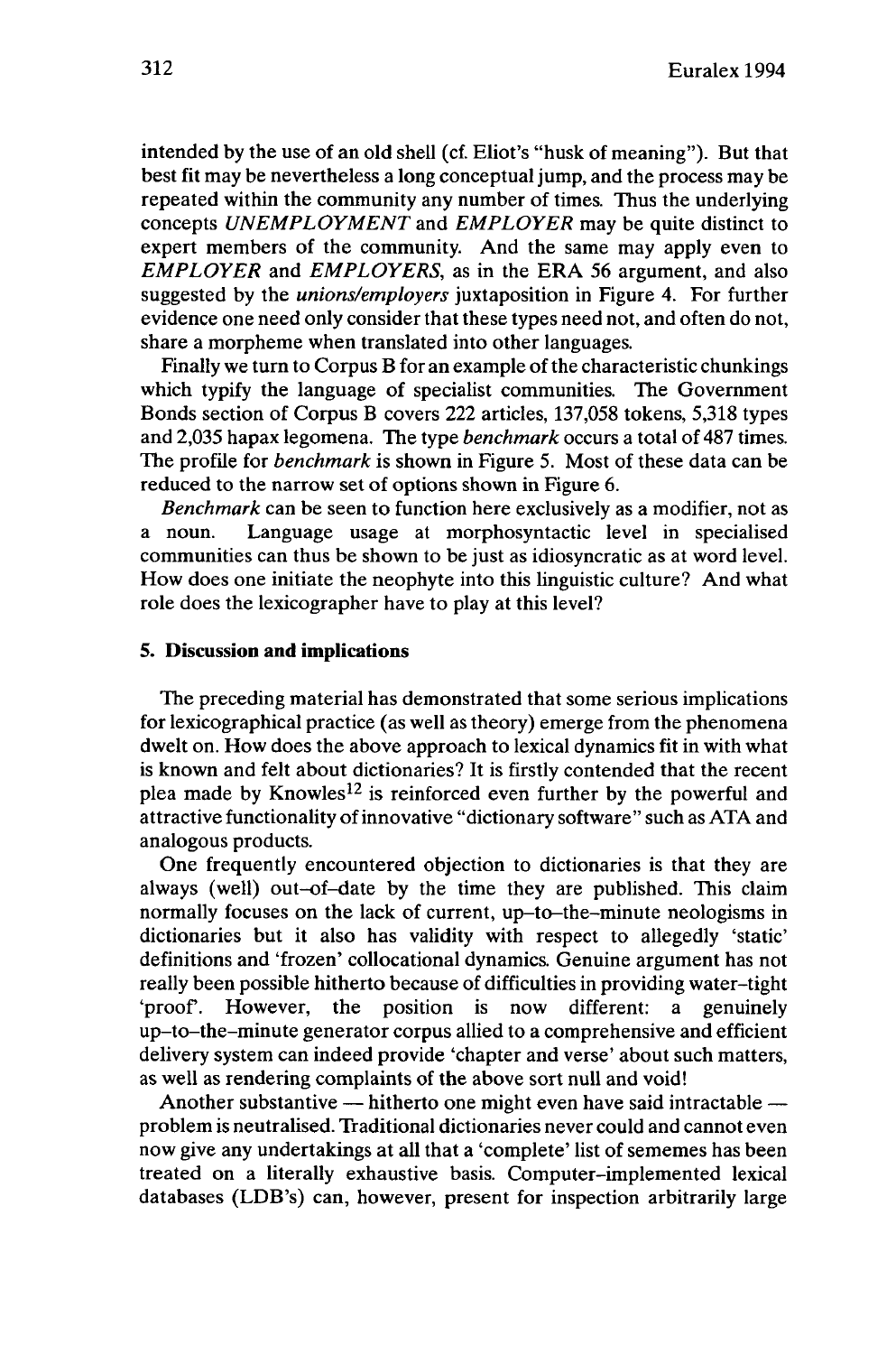numbers of in vivo citations. These, in their turn, can prime an extensive and intensive analysis or 'capture' of fine semantic differentiation or shading which is much more authentic because no fragmentation or rupture of context is necessary. If the lexical material relates to the use of language for specific purposes  $(LSP)$ , this process is even less fraught than normal because of the reduction in 'scatter' observable in the discourse of professional communities. In these particular circumstances the yield of re-utilisable<br>information — semanto-sociological, onomasiological and pragmatic — is notably high-grade. It is not pushing things too far at all to say that the notably high-grade. It is not pushing things too far at all to say that the general facilities under discussion  $-$  or to state it clearly: a writer's general facilities under discussion  $-$  or to state it clearly: a writer's dictionary/LDB  $-$  work to best effect in the context of LSP/L2SP activity, most of all, it is submitted, with respect to the encoding / production of professional documents.

One of the more interesting such practical implications for lexicography, mentioned above, is the question of placement. If it is demonstrable that a particular word-form  $-$  or 'type'  $-$  carries, in terms of occurrence frequency in text, the greatest proportion of its associated lemma's functional load, then why should that word-form not itself be in a dictionary's headword list and, a fortiori, why should it not be the main locus of information about the lemma concerned, even to the point of clearly indicating, say, the predominantly adjectival function of a 'formal' noun in the majority of contexts? The corollary of this, of course, is that the actual canonical form of the lemma would appear in a headword list organised on this principle merely as a navigation beacon pointing elsewhere, to something functionally more important. This point, it is submitted, has particular force in the context of pedagogical lexicography and learner's dictionaries, in particular.

One justification, on the level of lexicographical theory, for such an approach to dictionary-making and -presentation would be the claim that the approach offers a method of reducing the gulf between the textual sense(s) of words in vivo and the in vitro meaning(s), i.e. potential senses, of lexemes outside text, bereft of contextual linkages and — in the case under lexemes outside text, bereft of contextual linkages and — in the case under discussion — listed according to the formal and content-free mechanism of alphabétisation. In complete and encouraging contrast to that, what the freely configurable LDB offers is no less than a type of non-notional definition. The delimitation process occurs in situ and is primed in the simple case by encyclopaedic stimuli and in the more complex, qua general, instance by coherential pointers and clues.

The type of dictionary display needed for the above technique to carry complete conviction is that of an efficiently indexed LDB. This is the only working environment in which those consulting a dictionary so configured that is able to offer all the unconstrained facilities needed and to prevent such a system from being compromised by handling inadequacies: speed of retrieval, especially of citations; the formulation and execution of browse requests; cross-checking and grouping options. It is probably more accurate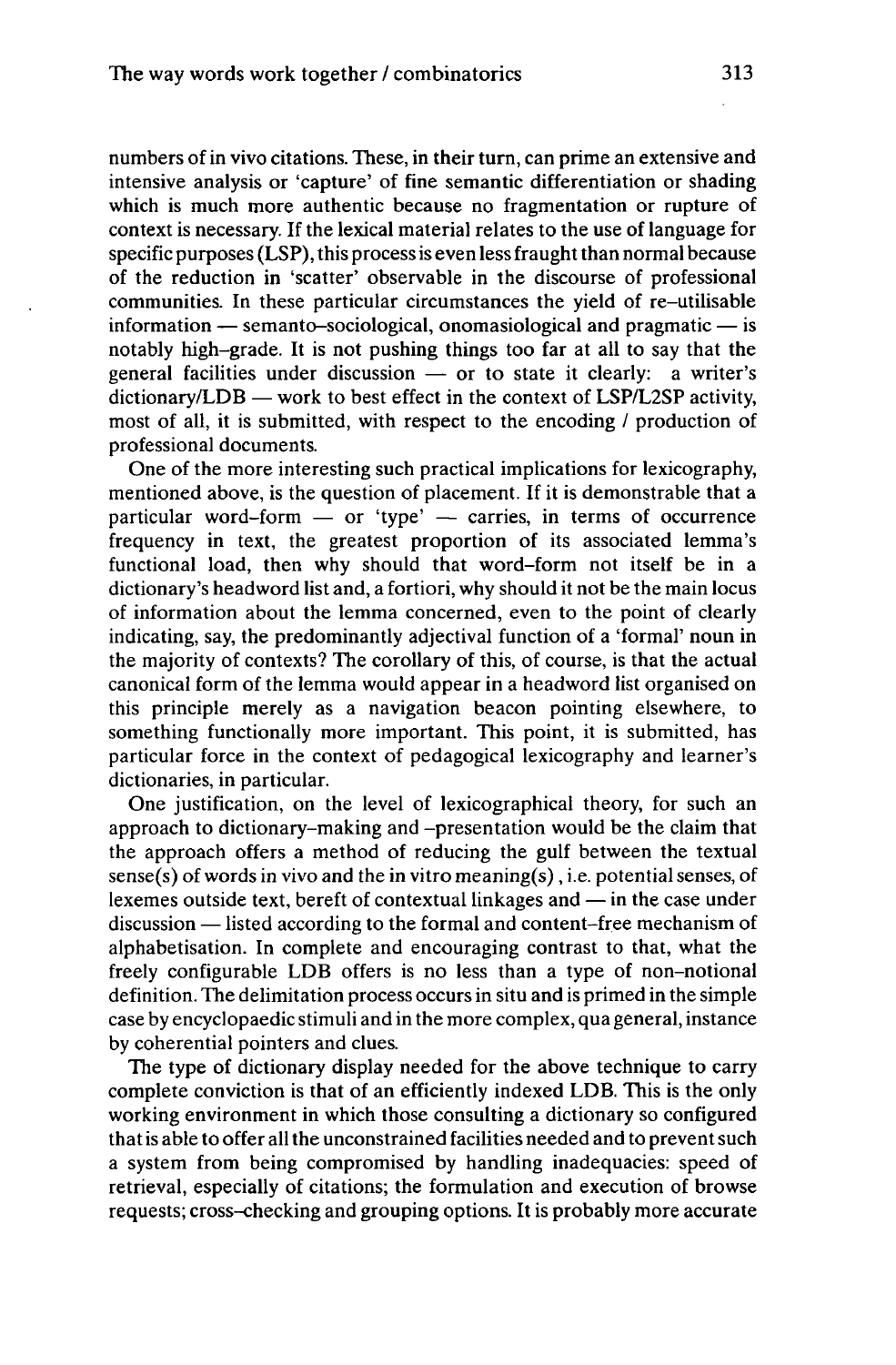and expedient to talk in terms not of a dictionary but rather of a 'dictionary shell' which can be flexibly configured to suit a whole range of purposes, languages and situations.

Another significant implication for lexicography appears to be that evolution of the sort described here makes it even more necessary for actual lexicographers to continue to deliver the results of their expertise in full whilst almost concealing the nature of the expertise itself! According to such an analysis, lexicographical expertise becomes, as it were, a somewhat different commodity which is delivered covertly rather than overtly. No longer would dictionary users, in these circumstances, have to go to the same lengths  $-$  that is to say, by entering the microcosm of lexicographers  $-$  to find out about words by having to find out, on a meta level, about the 'special' words and conventions used by lexicographers to communicate appropriate semantic and procedural information about the 'ordinary' words of everyday discourse and intercourse. The numerous citations banked in a lexical database could surely be largely left to do their own talking to interested enquirers instead of being defined and 'explicated' by third parties.

#### **Notes**

- 1 Robertson FA (1987), Airspeak: Radiotelephony communication for pilots, Prentice Hall.<br>2 Swales J (1990), Genre analysis: English in academic and research settings CUP, See all
- Swales J (1990), Genre analysis: English in academic and research settings, CUP. See also in this connection: Nystrand M (1986), The structure of written communication: studies in reciprocity between writers and readers, Academic Press.
- 3 Johns AM, "L1 Composition theories: implications for developing theories of L2 composition"<br>
in: Kroll B (1990), *Second language writing: research insights for the classroom*, CUP.<br>
The classroom, CUP. in: Kroll B (1990), *Second language writing: research insights for the classroom*, CUP.<br>4 Bolinger D, "The atomisation of meaning" — in: Jakobovits LA / Miron MS (1967), *Readings*
- in the psychology of language, Prentice Hall.
- 5 On the notion of "chunk" as used in this context, see Skehan P (1992), "Second Language Acquisition Strategies and Task-Based Learning", in: Thames Valley Working Papers in English Language Teaching", Vol. I, Spring 1992.
- 6 The edition referred to passim is: "Prototractatus: An early version of Tractatus Logico-Philosophicus" edited by McGuinness, Nyberg and von Wright, with an interleaved English translation by Pears and McGuinness, published in 1971. This includes a facsimile of the author's manuscript, and all variations from the 1921 edition.
- 7 Swales J (1990, Genre Analysis, CUP.
- 8 During and after a lecture in Madrid in1987.
- 9 Roe P, "Astec: User's Guide to the Aston Corpus of Scientific and Technical English", Language Studies Unit, revised 1994.
- 10 The Chambers Dictionary, Chambers Harrap, 1993.
- <sup>11</sup> Geffroy A, Lafond P & Tournier M, ERA 56 au CNRS, ENS de Saint-Cloud, 1973.
- 12 Knowles F, "Dictionaries for advanced learners and users of foreign languages", in: Verbatim Vol. XlX/iii, 1993.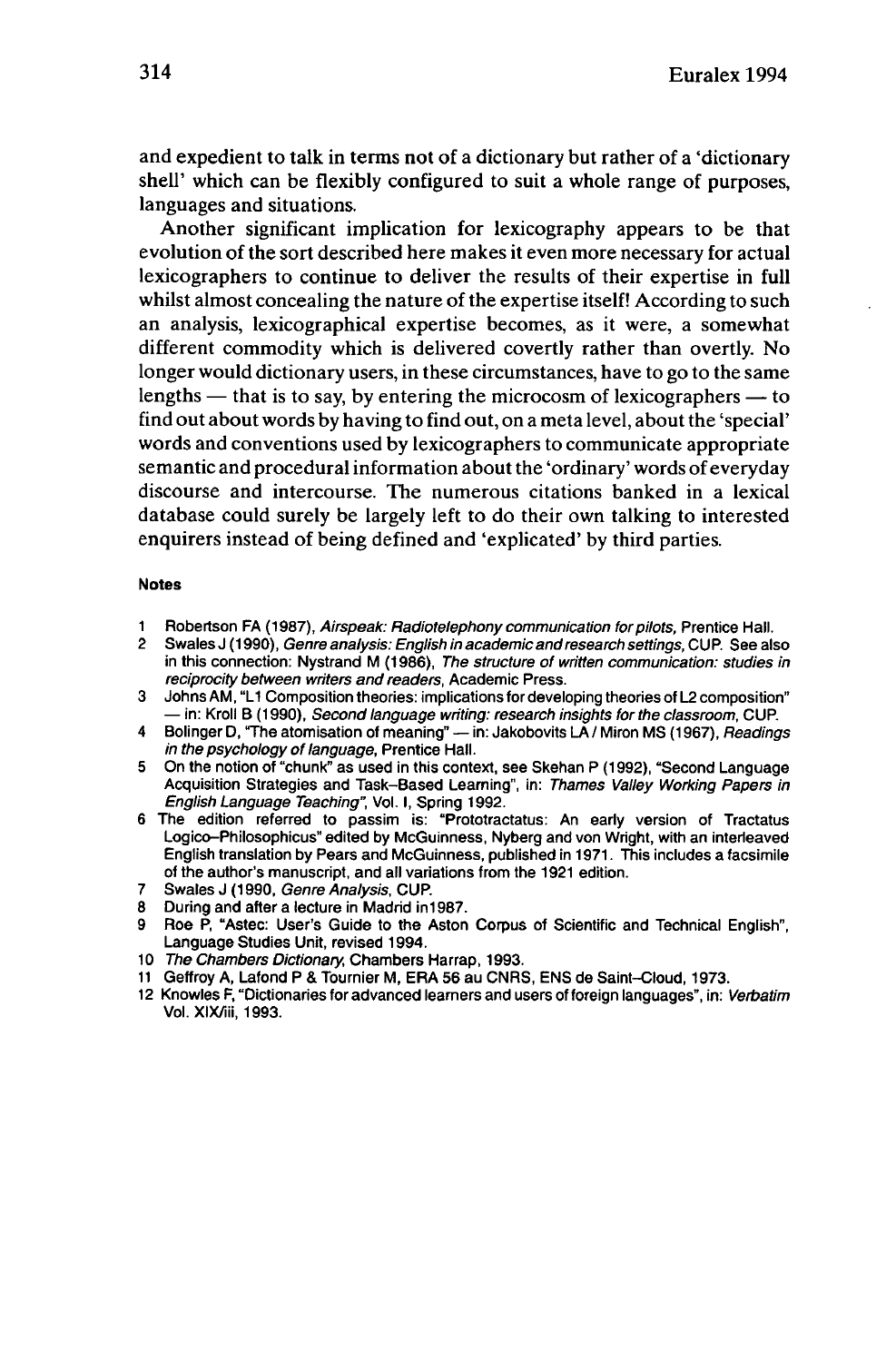|                 | Contexts for <i>sure</i> $(f = 68)$   |          |                 |           |                 |
|-----------------|---------------------------------------|----------|-----------------|-----------|-----------------|
| 5 I             | 13 <sub>to</sub>                      | 17 make  | 21 that         | $10$ the  | 3 will          |
| 3 you           | 5 <sub>am</sub>                       | 14 not   | 6 the           | $3$ it    | 2 <sub>to</sub> |
| $3$ was         | 4 can                                 | 11 be    | 3 whether       | 3 are     | 2 they          |
| 3 <sub>he</sub> | 4 and                                 | 4 making | $3$ it          | 2 you     | $2$ of          |
| 2 will          | 3 not                                 | 3 made   | 31              | 2 we      | 2 have          |
| 2 we            | $3$ is                                | 3 am     | 2 you           | 2 was     | 2 any           |
| 2 wants         | 2 are                                 | 3a       | 2 <sub>to</sub> | $2$ trust | 2 always        |
| 2 want          | $2 \text{ } \Gamma \text{m}$          | 2 was    | 2 they          | 2 that    |                 |
| 2 the           | 2 I                                   | 2 quite  |                 | 2 none    |                 |
| 2 proposals     | $2$ 'I'm                              | 2 for    |                 |           |                 |
|                 | Contexts for <i>surely</i> $(f = 27)$ |          |                 |           |                 |
| 3 the           | 2 and                                 | 3 must   | 3a              | $3$ to    | 3a              |
| 2 Mr            |                                       | $3$ is   | 2 have          | $3$ the   | 2 one           |
|                 |                                       | 2 would  | 2 <sub>be</sub> | 2 time    | 2 of            |
|                 |                                       | 2 this   | 2 as            |           | 2 for           |
|                 |                                       | $2$ as   |                 |           |                 |
|                 |                                       | 2 are    |                 |           |                 |

Figure 1. Frequency lists for types occurring within the range  $-/+3$  of 68 occurrences *ofsure* and 27 occurrences of*surely* for f>l.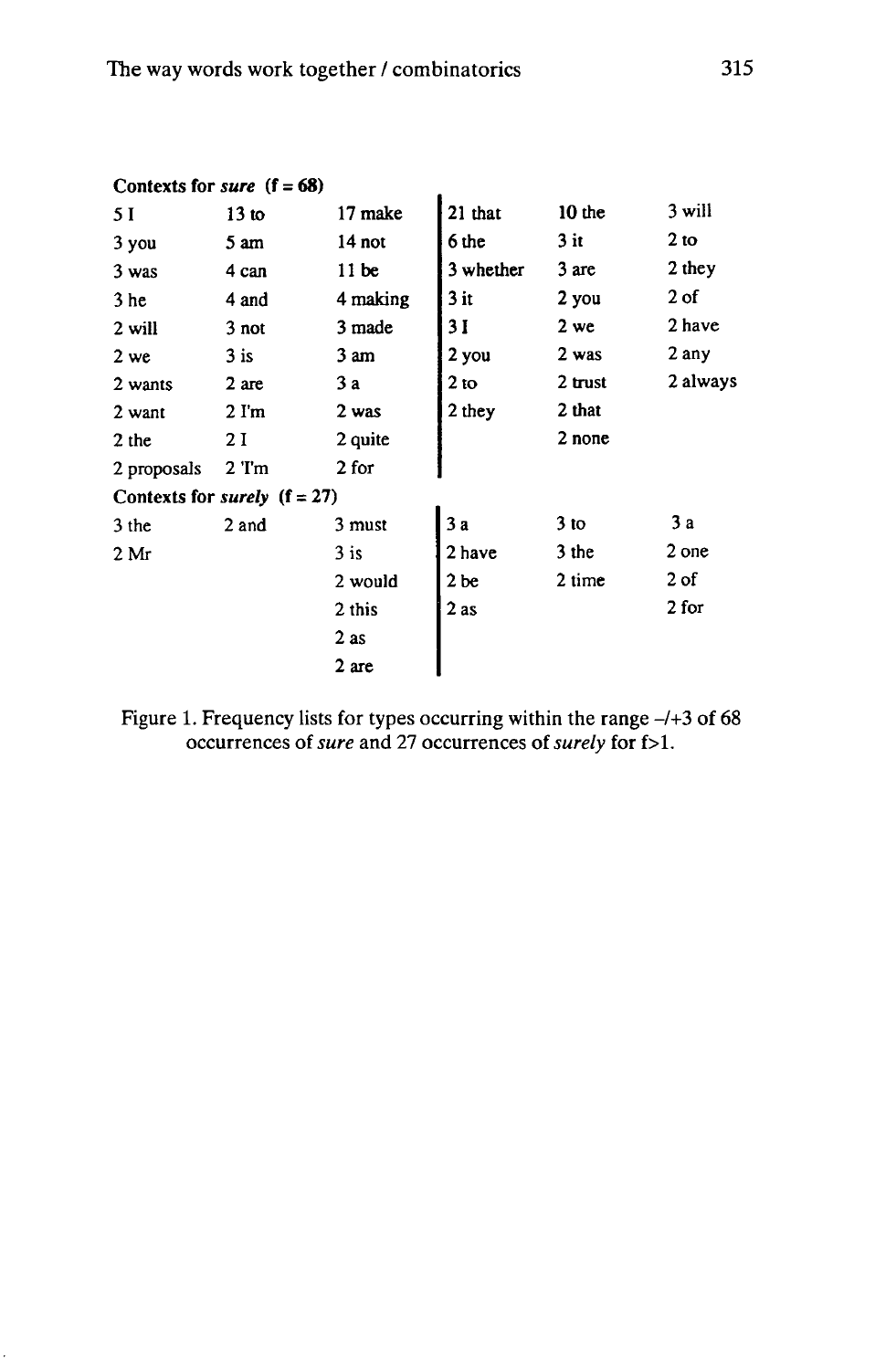unds have to be granted there is surely a case for trying to remove some of sixth of the earth's surface is surely a more satisfactory way of priming the bursting of the asset bubble surely a transitory phenomenon it has beco h sustained Durante's reading as surely as did his partnering The dance bla ernative interpretations just as surely as the Liszt sonata or Beethoven's ment which understood this would surely be demanding a container load of de ce the productivity damage would surely be for me to go on holiday again un d agents and direct sales forces surely bear the lion's share ofresponsibi o that before long somebody will surely begin to do a regular survey of med HUGH JONES Sir We hacks must surely bow to Howard Davies's idea nges in relevant technology' But surely every business has to start modestl from the concert suite Koechlin surely had a point Les Biches so successfu le of a recession the government surely have higher priorities than aboliti chairman Walls's reputation must surely have suffered more than it has from en in the first half of 1992 but surely in time for a May 1992 election The arketplace You are also and this surely is the key much more limited in the JUREK MARTIN For the fourth and surely last time on President George Bush' escaping Wassail's clutches must surely lie in a white knight Logic and the 's Slater Walker connections are surely more worthy of note True former le serious social questions this surely must be one of them Even in France about it However the reasons are surely pretty clear First politicians and impetus will come from Wimpey is surely right to dispose of the sort of low ry official aka Mr David Mulford surely simply rings one of many friends in ongside snaps of Mr Smith waving surely some mistake and sundry hard up lable from any supplier and were surely studied by a company where electric cle Killings at Bisho SLOWLY BUT surely the prospect of a stable democratic urban event perhaps but hardly surely unworthy of comment Calle's grim

Figure 2. All 27 contexts for *surely* in Corpus A.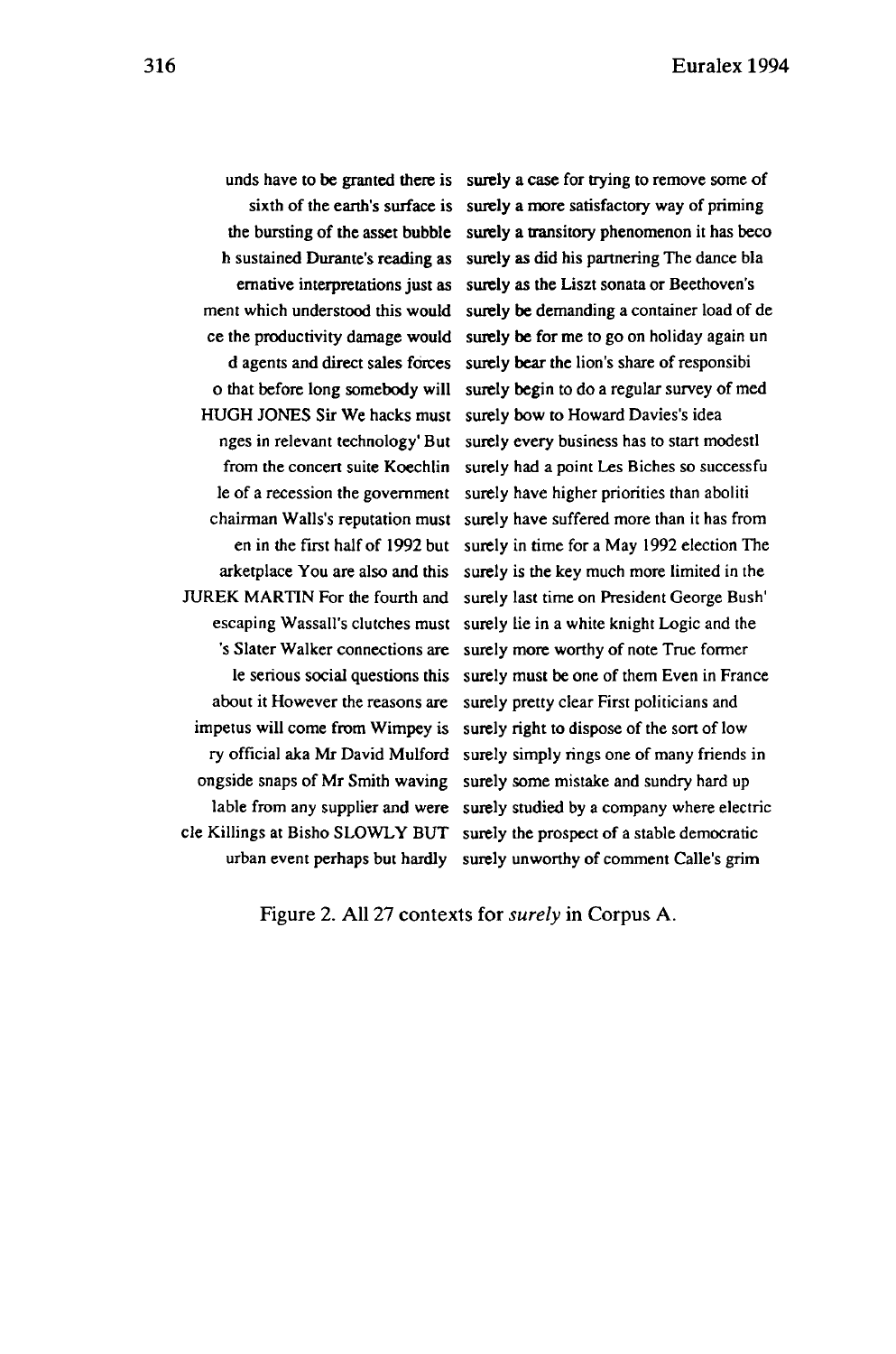| Contexts for future $(f = 399)$ |                   |               |           |          |                 |  |
|---------------------------------|-------------------|---------------|-----------|----------|-----------------|--|
| $90 -$                          | $60 -$            | 114 the       | 79 -      | $120 -$  | $158 -$         |  |
| $19$ the                        | $38$ the          | 36 -          | $51$ of   | $32$ the | $11$ the        |  |
| $19$ in                         | 26 in             | $21$ in       | 8 in      | 16 of    | 5 <sub>to</sub> |  |
| 10 Liffe                        | 19 <sub>for</sub> | 16 gilt       | 8 The     | 9 a      | 5 be            |  |
| 8 <sub>to</sub>                 | 16 about          | 15 near       | 7 and     | $7$ in   | 5 and           |  |
| 8 for                           | 14 long           | 15 for        | 5 the     | 6 will   | 4 on            |  |
| 6 of                            | 13 of             | 10 a          | 4 growth  | 6 to     | 4 of            |  |
| 6 and                           | 11 <sub>to</sub>  | 9 on          | 4 for     | 5 would  | $4$ is          |  |
| 5a                              | 11 on             | 9 its         | 4 economi | 5 with   | 4 in            |  |
| 4 that                          | 9 over            | 8 of          | 4 as      | 3 that   | 3 time          |  |
| 4 confidence                    | 9 and             | 8 foreseeable | 4 EC      | 3 for    | 3 homelands     |  |

### **Contexts for futures (f =159**

 $\ddot{\phantom{a}}$ 

| $29 -$     | 19 index          | 21 and      |                 | $41 -$      |
|------------|-------------------|-------------|-----------------|-------------|
| 14 stock   | $13 -$            | 18 contract | 14 the          | 10 trading  |
| $12$ the   | $12$ the          | $17 -$      | 13 options      | 10at        |
| 8 of       | 7 and             | 16 market   | 6 and           | 8 the       |
| 7 Exchange | 7 US              | 6 markets   | 5 The           | 4 to        |
| 4 in       | 7 Equity          | 6 exchanges | 4 in            | 4 in        |
| 4 Liffe    | 6 sterling        | 5 trading   | 4 at            | 4 from      |
| 3 natural  | 5 gas             | 3 were      | 3 <sub>to</sub> | 4 a         |
| 2 second   | 4 gilt            | 3 opened    | 2 which         | 3 markets   |
| 2 options  | 3 property        | 3 contracts | 2 were          | 3 September |
| 2 cash     | 3 oil             | 2 scandal   | 2 was           | $2$ is      |
| 2 arabica  | 3 <sub>by</sub>   | 2 rise      | 2 opened        | 2 future    |
| $2$ The    | 3 bund            | 2 remained  | $2$ on          | 2 below     |
| 2 Nymex    | <b>3 PLATINUM</b> | 2 reflected | 2 lower         |             |
| 2 French   | 3 COFFEE          | 2 prices    | 2 hit           |             |
|            |                   |             |                 | $35 -$      |

Figure 3. Frequency lists for types occurring within the range  $-/-3$  of 399 occurrences of*future* and 159 occurrences of*futures* for higher frequencies only.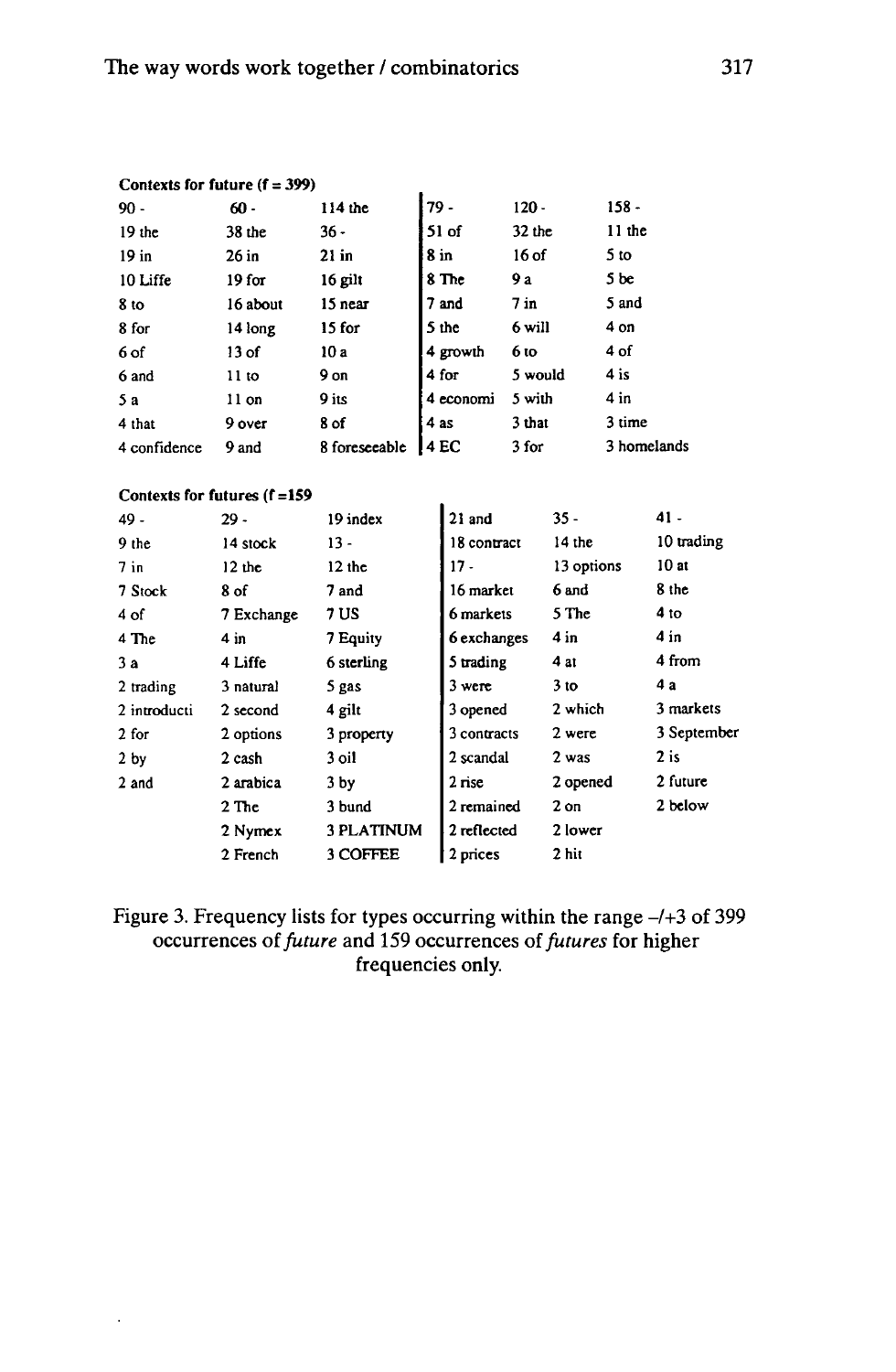#### *EMPLOY* **(f=869)**

- 196 unemployment 19 employs 2 employee's
- 
- 
- 
- 
- 
- 
- 
- 22 employer
- 
- 
- 149 employees 10 non-employment 1 un-employment
- 116 employers 9 self-employed 1 umemployment
- 36 unemployed 3 unemployable 1 self-employment
- 36 employed 3 non-employed <sup>1</sup> employer-provided
- 32 employee 3 employer-related <sup>1</sup> employer-led
- 24 employing 2 re-employed 1 employable
- 
- 185 employment 15 employ 1 unemploy-ment
	-
	-
	-
	-
	-
	-

### *unions v. employers*

| by unions over the behaviour of  | ť |
|----------------------------------|---|
| the government, trade unions and | € |
| Neither the unions nor the       | ć |
| trade unions have united with    | ċ |

employers in the 1989 dockworkers' employers to scrap wage indexation, employers totally reject reform of the curr employers' organisations in

Figure 4. All occurrences of the string *-employ-* in Corpus A, including uncorrected literals. The four co-occurrences of *employers* and *unions* are also shown.

In [late (afternoon) trading/the cash market], (the yield on) the [treasury/x-year] benchmark [x-year/x-per cent/No. x] government [bond/issue/gilt] [due/maturing 19XX] [was up/was down/rose/ fell/opened (at/with)] ...

Figure 5. Syntactic profile for benchmark where "/" represents a choice commonly made and "()" a less frequent option. The frequencies of constituent items can be found in Figure 6.